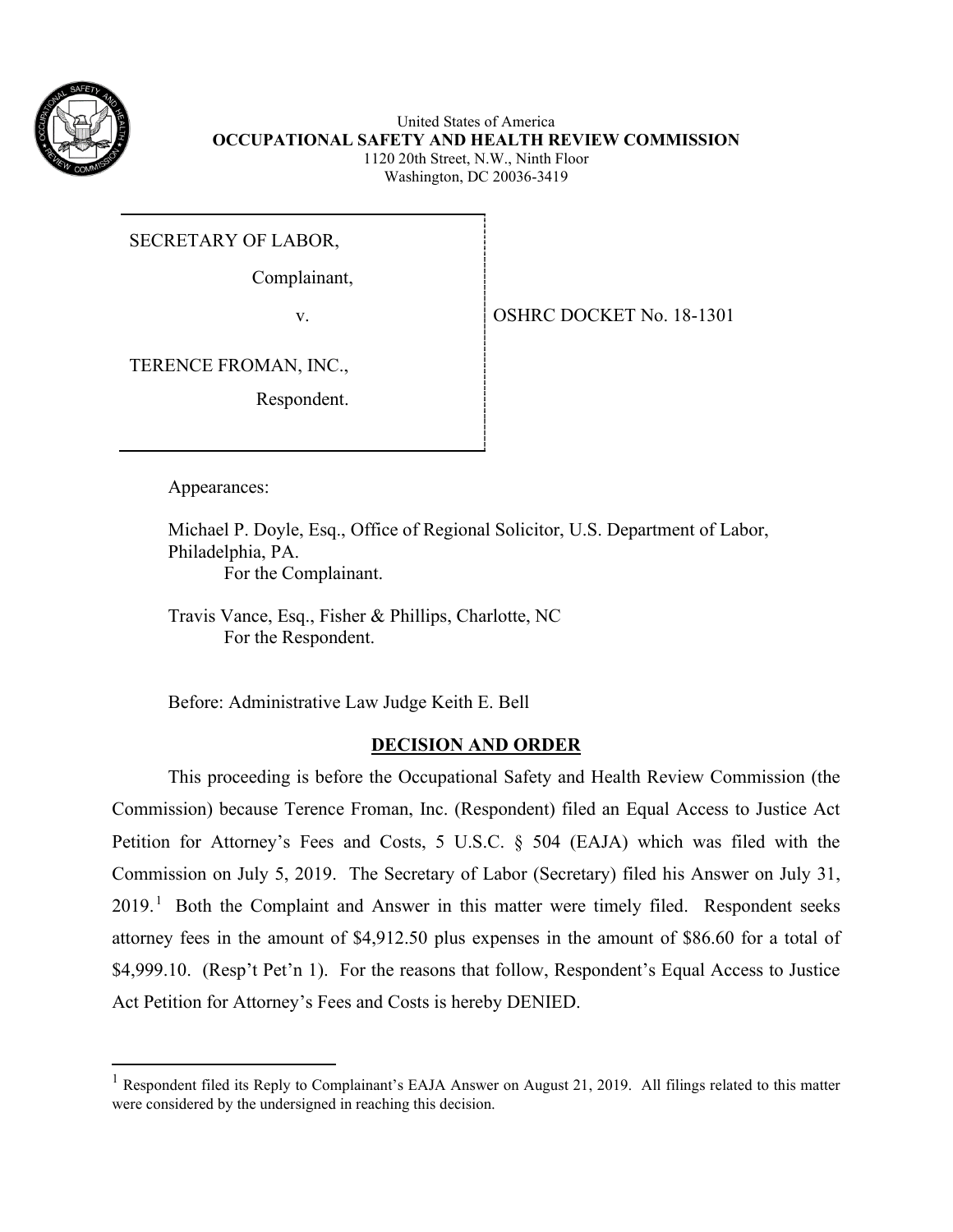#### **Background**

On or about February 6, 2018, the Occupational Safety and Health Administration (OSHA) conducted an inspection of Respondent's worksite located at 1619 Moyamensing Ave., Philadelphia, PA 19148. As a result of the inspection, a Citation and Notification of Penalty (Citation) package that included one "serious" citation was issued for an alleged violation of section 5(a)(1) of the Occupational Safety and Health Act, 29 U.S.C. § 654 (a)(1). The Citation alleged that Respondent failed to ensure spring clips were properly installed into the couplings with lever closure of the boom of a Putzmeister concrete pump on February 6, 2018. On August 6, 2018, Respondent timely filed its Notice of Contest. This case was docketed by the Commission on August 15, 2018. On or about May 13, 2019, the Secretary notified the undersigned of his intent to withdraw the Citation in this case. Thereafter, on June 5, 2019, the undersigned issued Notice and Order of Report dismissing the case based on Secretary's withdrawal with acknowledgment that withdrawals by the Secretary are unreviewable.

### **Equal Access to Justice Act**

The EAJA applies to proceedings before the Commission in section  $10(c)$  of the Occupational Safety and Health Act of 1970, 29 U.S.C. § 659(c). It ensures that an eligible applicant is not deterred from seeking review of, or defending against, unjustified Government actions. *Ewing v. Rodgers*, 826 F.2d 967 (10th Cir. 1987). Under EAJA, an award is made to an eligible applicant who is the prevailing party only if the government's action is found to be without substantial justification and there are no special circumstances that make the award unjust. *Asbestos Abatement Consultation & Eng'g*, 15 BNA OSHC 1252 (No 87–1522, 1991). Under the applicable EAJA provision, Respondent, Terence Froman, is an eligible applicant if it had a net worth of not more than \$7 million and employed not more than 500 employees as of the date the contest was filed. 29 C.F.R. § 2204.105(b)(4) and (c). According to its petition, Respondent meets the EAJA eligibility requirements. (Resp't Pet'n 2).

The EAJA does not routinely award attorneys' fees and expenses to a prevailing party. While the applicant has the burden of proving eligibility, the government has the burden of demonstrating that its action was substantially justified. *Dole v. Phoenix Roofing*, Inc. 922 F.2d 1202, 1209 (5th Cir. 1991), 29 C.F.R. § 2204.106(a).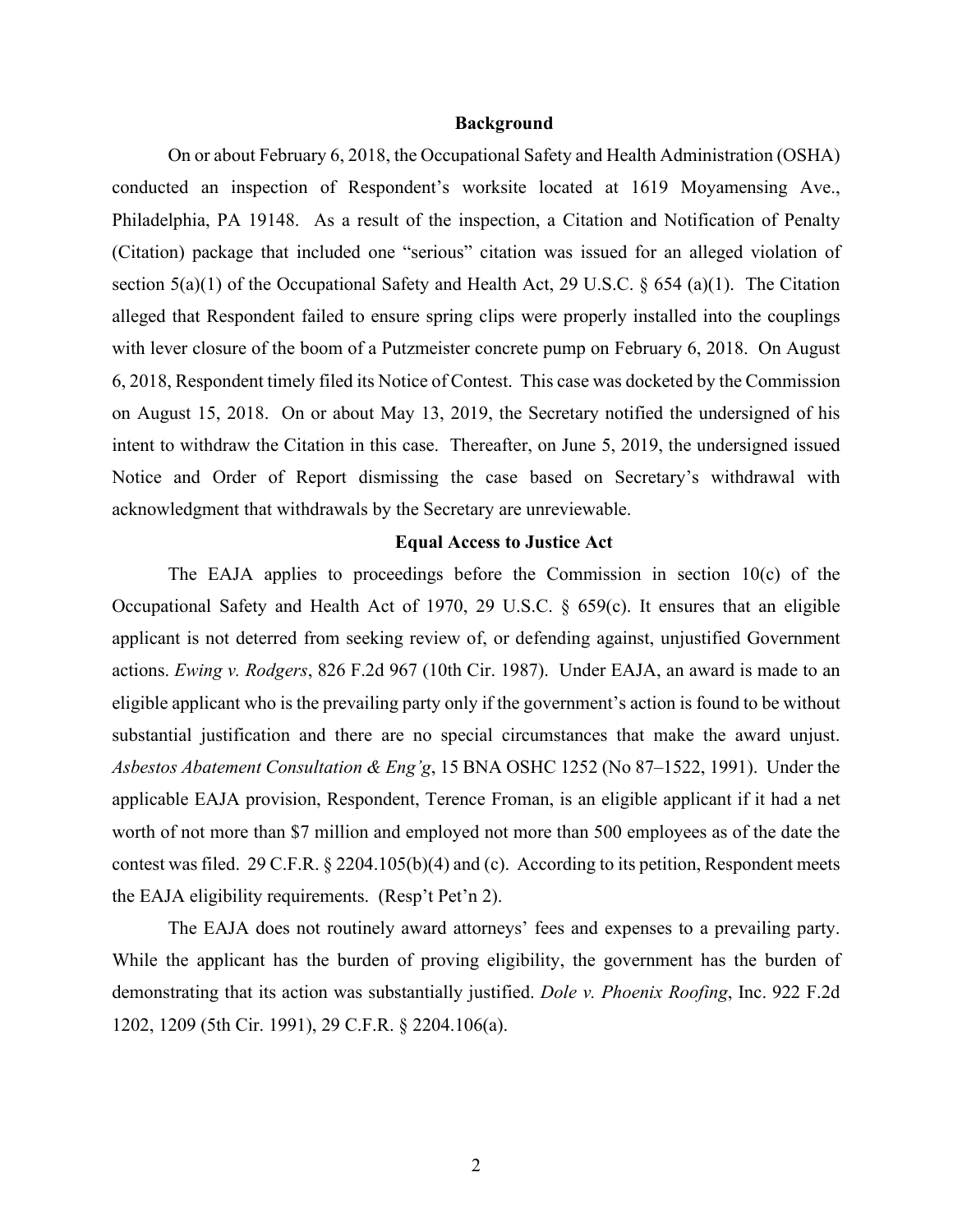#### **Timeliness**

An EAJA application must be filed within thirty days after the period for seeking appellate review expires. 29 C.F.R. § 2204.302(a). The undersigned's Notice of Order and Report acknowledging the Secretary's withdrawal and dismissing this case was docketed on June 6, 2019. Thereafter, Respondent had sixty days from June 6, 2019, to file any appeal. Fed. R. App. P. Rule 4(a)(B). Respondent's EAJA application in this case was received by the Commission on July 5, 2019, and its timeliness is undisputed. Accordingly, the undersigned finds that the application was timely filed.<sup>[2](#page-2-0)</sup>

#### **Prevailing Party**

A prevailing applicant may receive an award for fees and expenses in connection with a proceeding, or in a discrete substantive portion of the proceedings, unless the position of the Secretary was substantially justified. The position of the Secretary includes, in addition to the position taken by the Secretary in the adversary adjudication, the action or failure to act by the Secretary upon which the adversary adjudication is based. The burden of persuasion that an award should not be made to an eligible prevailing applicant because the Secretary's position was substantially justified is on the Secretary.

29 C.F.R. § 2204.106(a). A party need not have prevailed on all issues. It is sufficient that "... the party seeking fees need not have prevailed as to the central issue in the case but only as to a discrete substantive portion of the proceeding." *H.P. Fowler Contracting Corp*., 11 BNA OSHC 1841, 1845 (No. 80–3699, 1984). Also, a party may be deemed prevailing if it obtains a favorable settlement of the case; a concept that was grounded in an early committee report of EAJA. H.R. Rep. No. 96-1418 at 11 (1980) *reprinted in* 1980 U.S.C.C.A.N. 4984, 4990 ("A party may be deemed prevailing if he obtains a favorable settlement of his case"). In the instant case, a resolution was reached based on the Secretary's withdrawal of his Citation involving one "serious" item with a proposed penalty in the amount of \$3,049.00. The Commission has held that a withdrawal by the Secretary is considered a favorable outcome for Respondent thereby making it the "prevailing party." *See Valley Constr. Co.*, No. 92-3644, 1995 WL 455809, at \*1 (O.S.H.R.C.A.L.J., July 20, 1995) (finding that Respondent was the "prevailing party" with respect to citations withdrawn by the Secretary as part of a settlement agreement). However, this issue has since been addressed by the Supreme Court of the United States and various appellate courts.

<span id="page-2-0"></span> $<sup>2</sup>$  The Secretary does not dispute the timeliness of Respondent's EAJA application.</sup>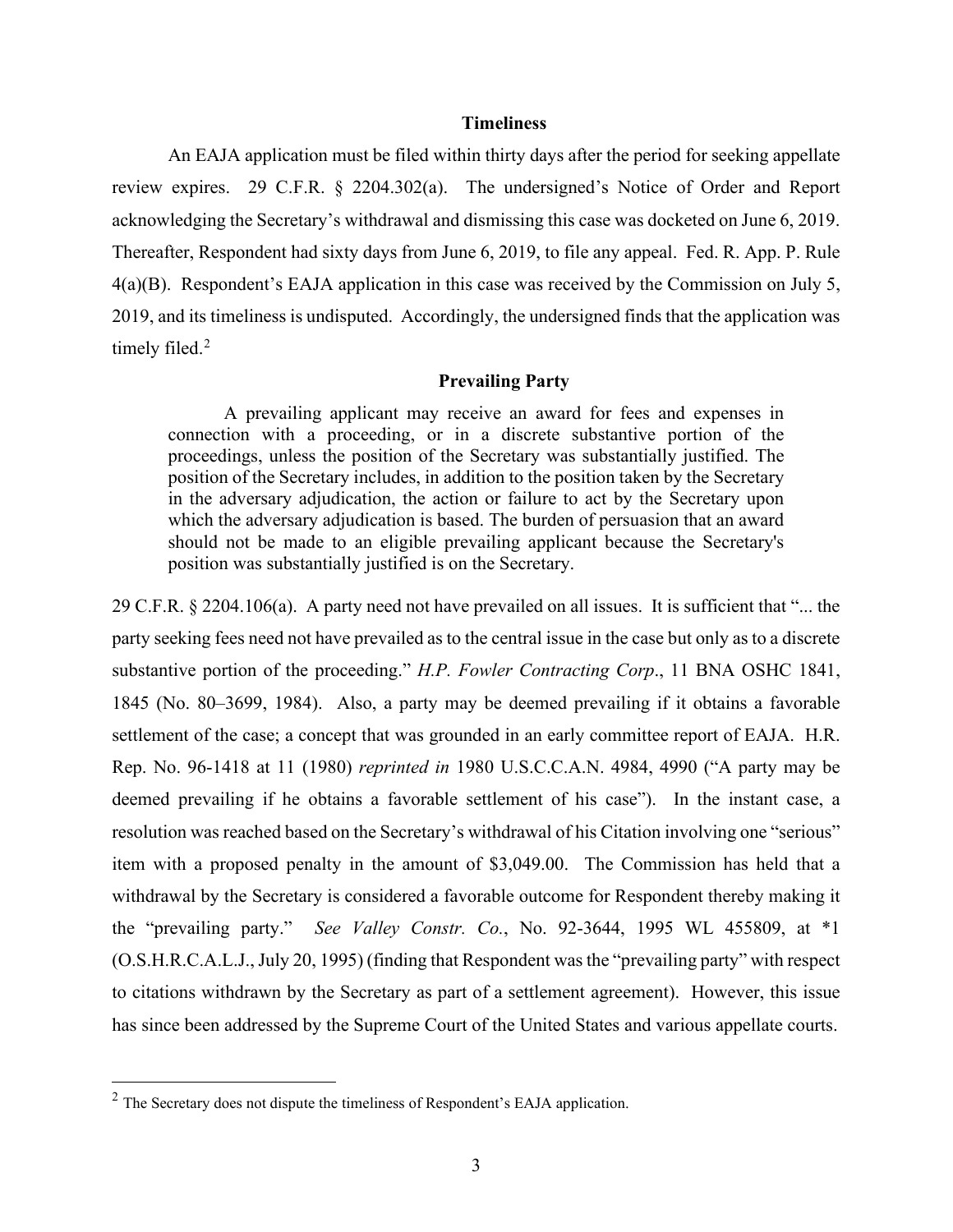In *Benton-Georgia, LLC*, 26 BNA OSHC 1293 (No. 15-1539, 2016) (*Benton-Georgia*) the administrative law judge concluded that although the Secretary filed a Motion to Withdraw, the employer was not a "prevailing party" within the meaning of the Equal Access to Justice Act. In *Benton-Georgia*, the judge principally relied on the Supreme Court's ruling in *Buckhannon Bd. and Care Home, Inc. v. W. Va. Dept. of Health and Human Res.,* 532 U.S. 598 (2001) (*Buckhannon*). In *Buckhannon*, the Court took certiorari to resolve disagreements among Courts of Appeals regarding the proper test to determine whether an applicant for attorney's fees under a fee-shifting provision of a statute qualified as a "prevailing party". *Buckhannon* 532 at 602. Specifically, the Fourth Circuit Court of Appeals rejected the widely used "catalyst theory" and held that "a person may not be a prevailing party except by virtue of having obtained an enforceable judgment, consent decree, or settlement giving some of the legal relief sought."<sup>[3](#page-3-0)</sup> Id. Under the "catalyst theory," a plaintiff is a "prevailing party" if it achieves the desired result because the lawsuit brought about a voluntary change in the defendant's conduct. *Buckhannon*  532 U.S. at 601.In its analysis, the Supreme Court noted that it had not historically awarded attorney's fees when there was "judicial pronouncement," unaccompanied by "judicial relief," is not sufficient to make a claimant a "prevailing party." *Buckhannon*, 532 U.S. at 606 (citing *Hewitt v. Helms,* 482 U.S. 755, 760 (1987).

In an EAJA case appealed from an adverse ruling by the Federal Mine Safety and Health Review Commission, the D.C. Circuit Court of Appeals, which has appellate jurisdiction over this case, held that the mine operator was not a "prevailing party" because the Secretary unilaterally ended the relationship which left Cactus Canyon in the same position it was in before the citations were issued, and the dismissal was not "with prejudice". *Cactus Canyon Quarries, Inc. v. Fed.*  Mine Safety and Health Review Comm'n, 820 F.3d 12, 15 (D.C. Cir. 2016).<sup>[4](#page-3-1)</sup> Here, the Secretary did not file a motion, but rather a Notice of Withdrawal that simply stated, "[t]he Secretary of Labor withdraws the Citation and Notification of Penalty Issued for Inspection 1294419." Subsequently, the undersigned issued final order that stated, among other things, "[t]he

<span id="page-3-0"></span><sup>&</sup>lt;sup>3</sup> The Fourth Circuit Court of Appeals was specifically addressing the fee-shifting provisions of the Fair Housing Amendments Act and the Americans with Disabilities Act. *Buckhannon* 532 U.S. at 601-602. However, in *Buckhannon*, the Supreme Court was looking more broadly at its prior rulings addressing the issue of "prevailing party".

<span id="page-3-1"></span><sup>4</sup> Following the Supreme Court's analysis in *Buckhannon*, the D.C. Circuit Court of Appeals noted that it previously held that the phrase "prevailing party" in fee-shifting statutes should be treated the same unless there is a good reason to do otherwise. *Cactus Canyon* at 16 (quoting *Green Aviation Mgmt. Co.*, 676 F.3d 200, 202 (D.C. Cir. 2012)).